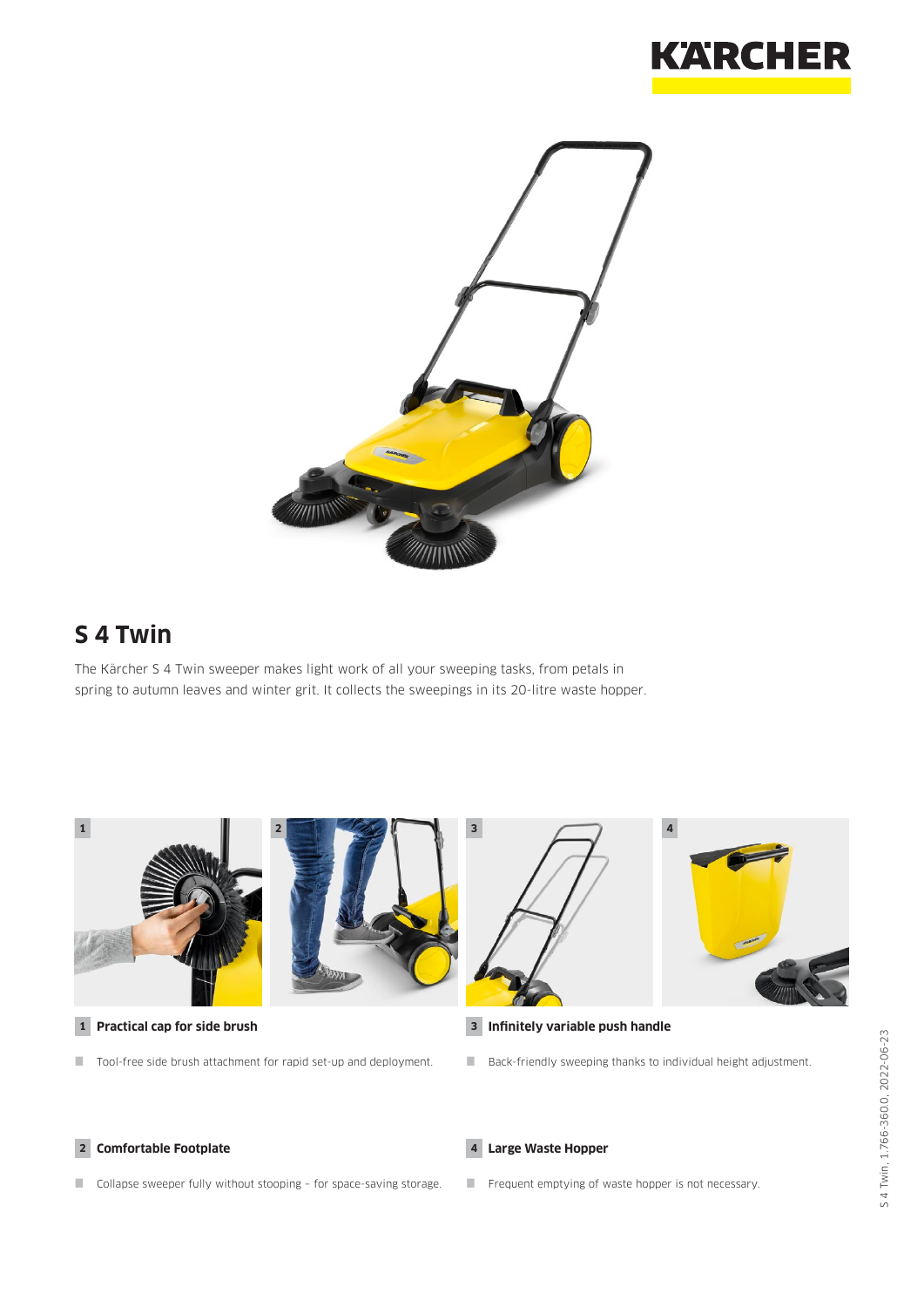# TECHNICAL DATA AND EQUIPMENT.

### **KARCHER**



#### **S 4 Twin**

I Ideal for smaller outdoor areas

- $\Box$  2 side brushes for extended working width
- **Thermal handle at push handle**

| <b>Technical data</b>                  |          |                 |
|----------------------------------------|----------|-----------------|
| Order no.                              |          | 1.766-360.0     |
| <b>EAN code</b>                        |          | 4054278247939   |
| Working Width With Side Brush          | mm       | 680             |
| Max. Area Performance                  | $m^2/h$  | 2400            |
| <b>Housing/Frame</b>                   |          | Plastic/Plastic |
| Weight, ready to operate               | kg       | 10,2            |
| <b>Waste Container</b>                 |          | 20              |
|                                        |          |                 |
| <b>Equipment</b>                       |          |                 |
| Number of side brushes                 | Piece(s) | $\overline{2}$  |
| <b>Ergonomic Push Handle</b>           |          | п               |
| Stepless Adjustable Push Handle        |          | п               |
| <b>Storage Position</b>                |          | п               |
| Tread surface for space-saving storage |          | п               |
| <b>Tool-Free Side Brush Attachment</b> |          | п               |
| Stand-alone waste container            |          | п               |
|                                        |          |                 |